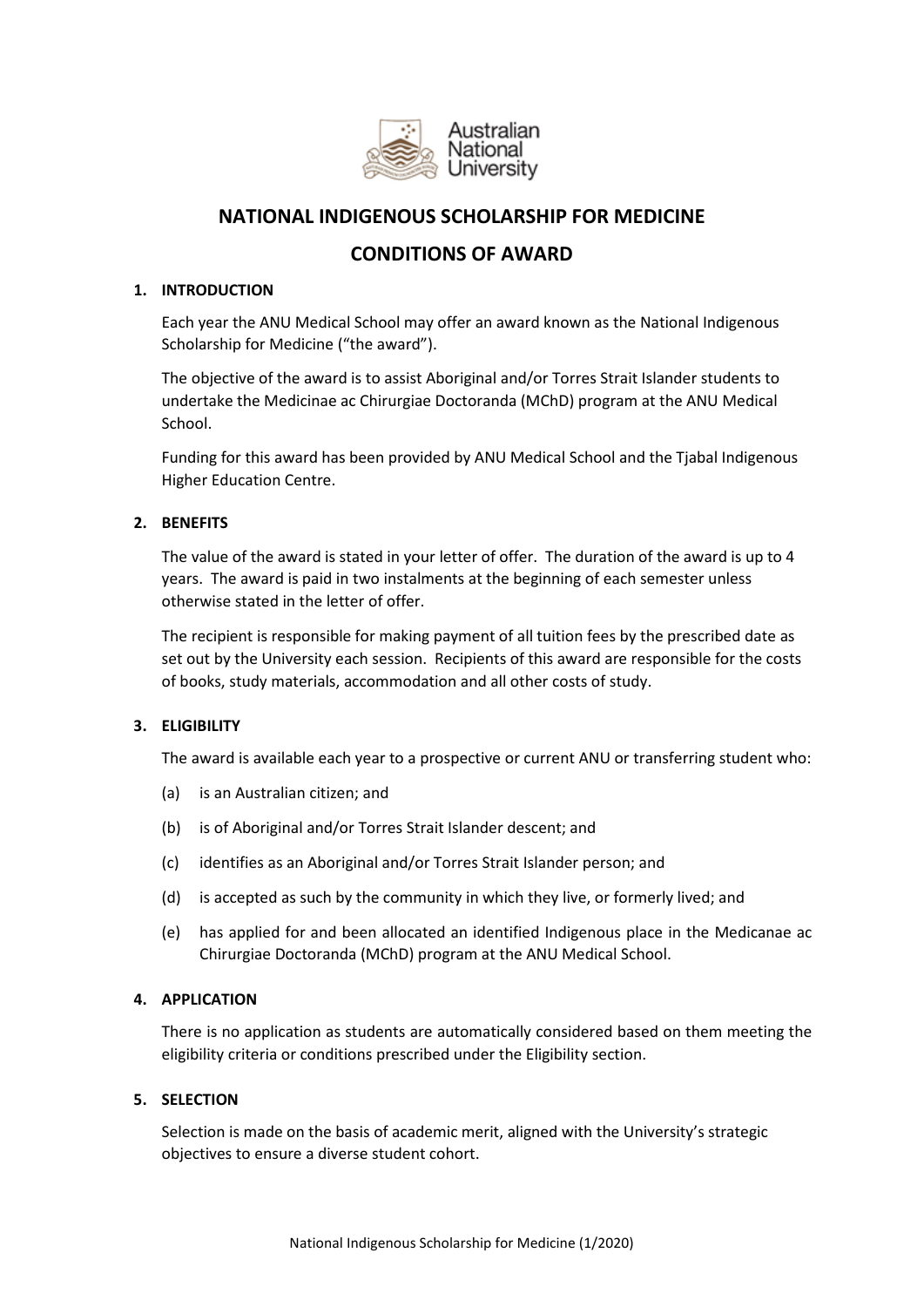The award is offered to a student by a selection committee chaired by the Chair of Indigenous Health Framework (or nominee) and will also include members of the ANU Indigenous Health Team and, if necessary, other ANU Medical School staff members as committee members.

The ANU Medical School reserves the right to make no award if it considers there is no applicant of sufficient merit. The ANU Medical School may also vary the number of awards and/or offer the award at other times in exceptional circumstances or based on the standard of applications or students (where funds allow).

## **6. CONCURRENT HOLDING OF AWARDS**

A recipient of the National Indigenous Medicine Scholarship is permitted to hold concurrent scholarships as outlined in the ANU Coursework Scholarships procedure.

# **7. DEFERMENT**

The recipient is expected to take up their award in the semester in which it is offered. Any requests for deferrals of the award must be approved by the ANU Medical School Director (or nominee). Subject to approval, the award may be deferred for a maximum of 12 months.

# **8. ONGOING ELIGIBILITY**

A recipient of this award is required to enrol in a full-time load per semester as stated in the MChD program structure.

A recipient is given the opportunity to explain their performance and how their performance can be remedied before a decision on the suspension or termination of an award is made.

# **9. CESSATION OF AWARD**

The award ceases or should be surrendered:

- (a) if a student no longer meets the eligibility requirements;
- (b) at the conclusion of the period outlined in section 2; or
- (c) on the date on which the recipient withdraws or ceases to attend the University other than for approved absences;
- (d) if a recipient fails to enrol as required in section 8;
- (e) if a recipient fails to meet the minimum academic performance requirements;
- (f) if a recipient breaches academic or behavioural standards of the ANU Medical School and those set by the University under the Academic Misconduct & Discipline Rules;

whichever is earliest.

## **10. REPAYMENT OF FUNDS**

Subject to the information available at the time, the ANU Medical School Director may request that the payment for the semester in which the breach of conditions or withdrawal occurs be refunded in part or in full.

# **11. PROVIDING FALSE OR MISLEADING INFORMATION**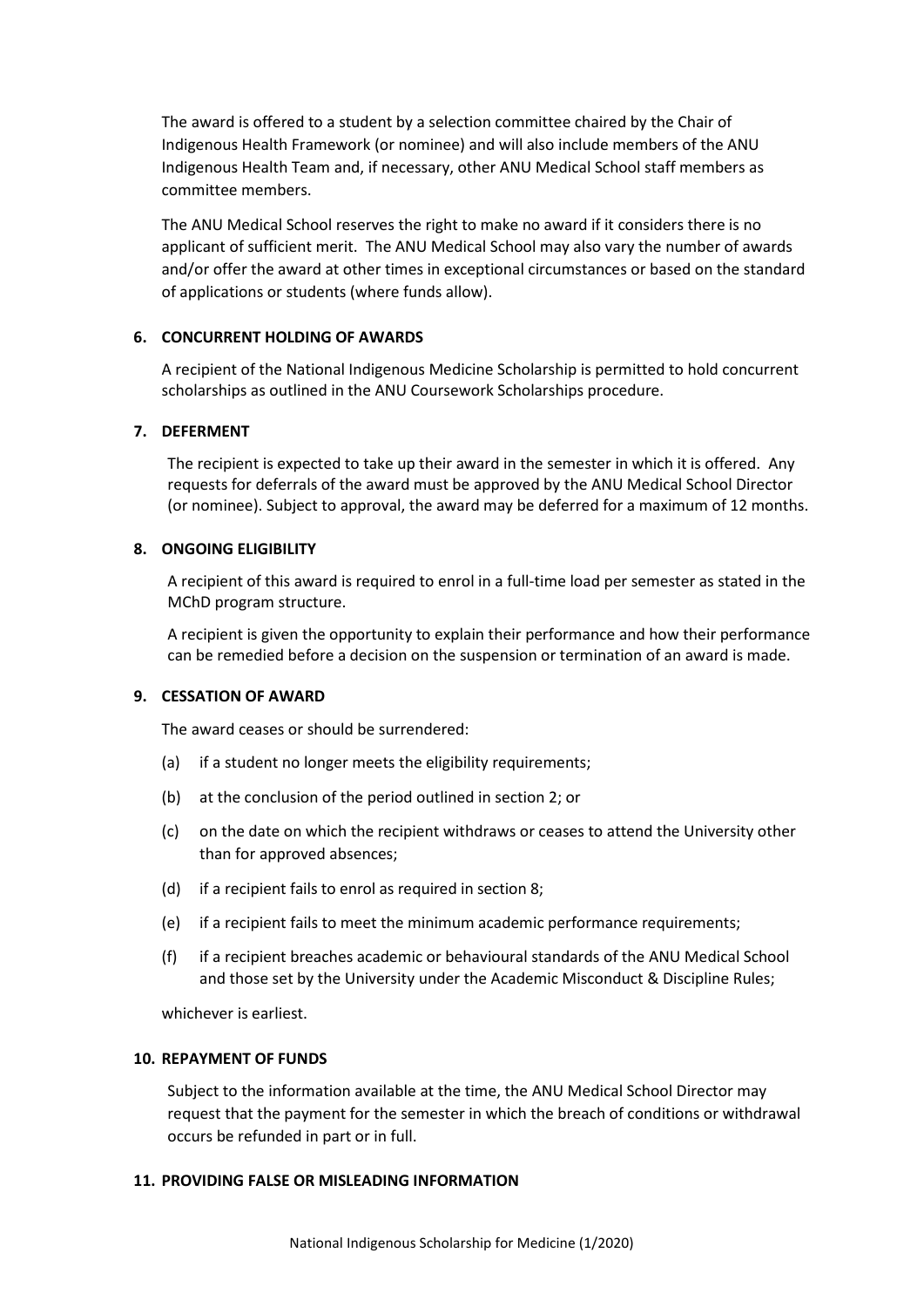The awarding of a scholarship/grant is based on the information provided to the University. An award may be withdrawn at any stage if incorrect, false or misleading information is provided or relevant information is withheld. This includes circumstances where the false information is unrelated to the assessment in awarding the scholarship/grant.

#### **12. VARIATION TO CONDITIONS OF AWARD**

In exceptional circumstances and on a case-by-case basis Section 7 of these Conditions of Award may be varied by the ANU Medical School Director on the recommendation of the Medical School's Chair, Indigenous Health Framework.

## **13. TAXATION & CENTRELINK**

Recipients are responsible for seeking taxation and Centrelink advice regarding their own individual circumstances. Scholarships/grants may be regarded as taxable income if a recipient is enrolled on a part-time basis.

For information on how your award may affect your Centrelink benefits, see this website <http://www.humanservices.gov.au/customer/enablers/income/>

#### **14. ACCOMMODATION**

It is the recipient's responsibility to obtain residential accommodation. Information on student accommodation and application forms are available from the University Accommodation Services. Information may be found on the Web at: <http://www.anu.edu.au/study/accommodation>

#### **15. PUBLICITY**

The recipient may be requested to participate in publicity for the award from time to time. This may include publicity in the state or territory of residence or of schooling. Recipients may be contacted for an interview and photograph. The University may also publicise the award by publishing the names of the recipients. Arrangements for such publicity will be made through the ANU Medical School, Aboriginal and Torres Strait Islander Health Team or Strategic Communications and Public Affairs Office of the university**.**

#### **16. DISCLOSURE AND DONOR CONTACT**

For the purposes of reporting on the impact of scholarships, the name, program name and demographics (for example: age, country or town of residence) relating to a recipient of this award may be disclosed to donors supporting the award. This will not include recipient contact details. The recipient may be asked to write a personal note of thanks or to meet with donors. Any contact between a donor and a recipient will be facilitated by the ANU Advancement Office or an authorised representative of the University.

## **17. CONTACT WITH THE SCHOLARSHIP OWNER**

All enquiries regarding the award and changes, issues, or further information after acceptance should be made to:

ANU Medical School

Email: [medicalschool@anu.edu.au](mailto:medicalschool@anu.edu.au)